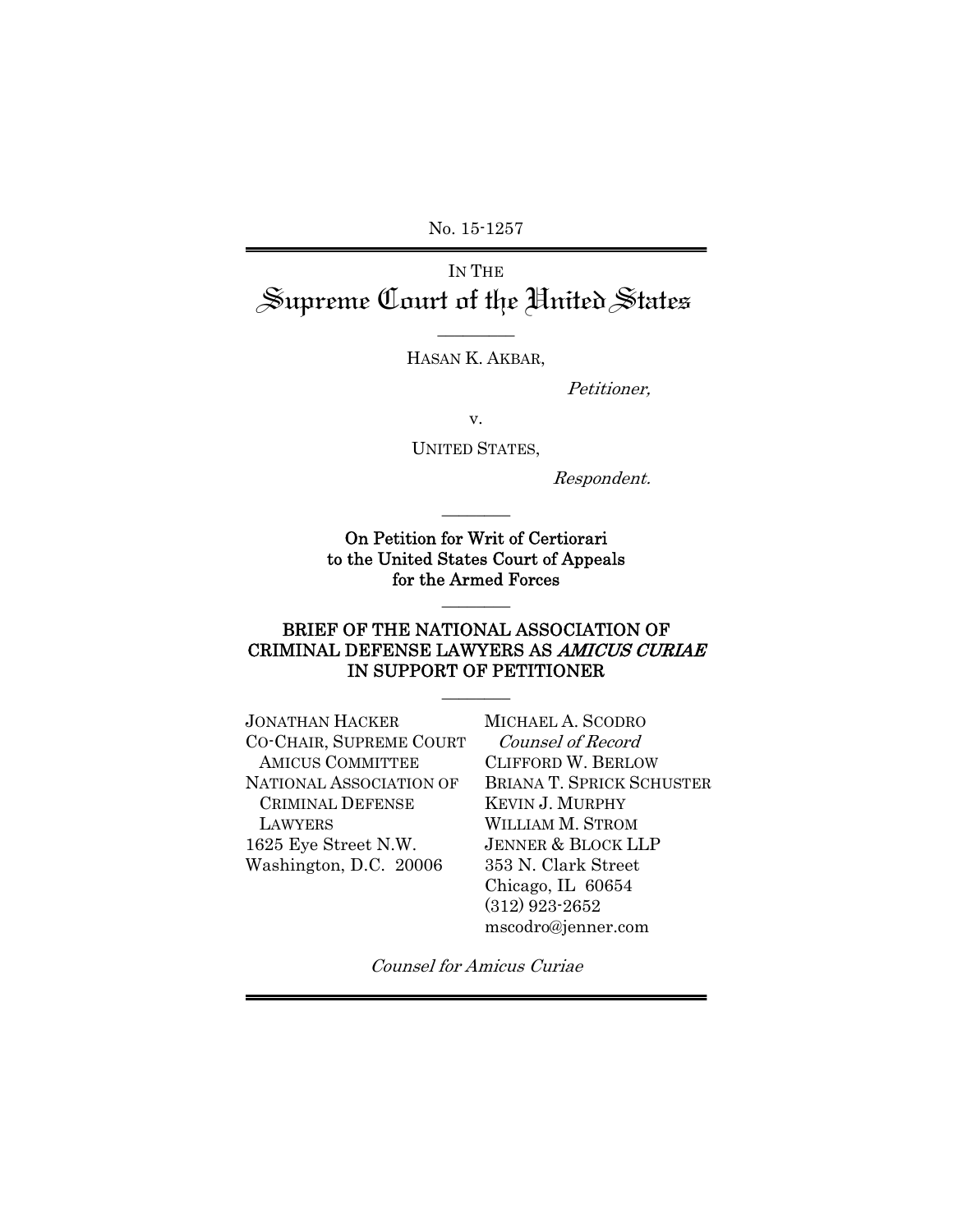# i TABLE OF CONTENTS

| I. The Court Should Overrule Loving v. United<br><i>States</i> , Which Is No Longer Good Law In Light |
|-------------------------------------------------------------------------------------------------------|
| II. R.C.M. 1004 Violates Constitutional Separation-                                                   |
| A. Only Congress May Define The                                                                       |
| B. The Foregoing Separation-Of-Powers<br>Principles Apply Equally In The                              |
|                                                                                                       |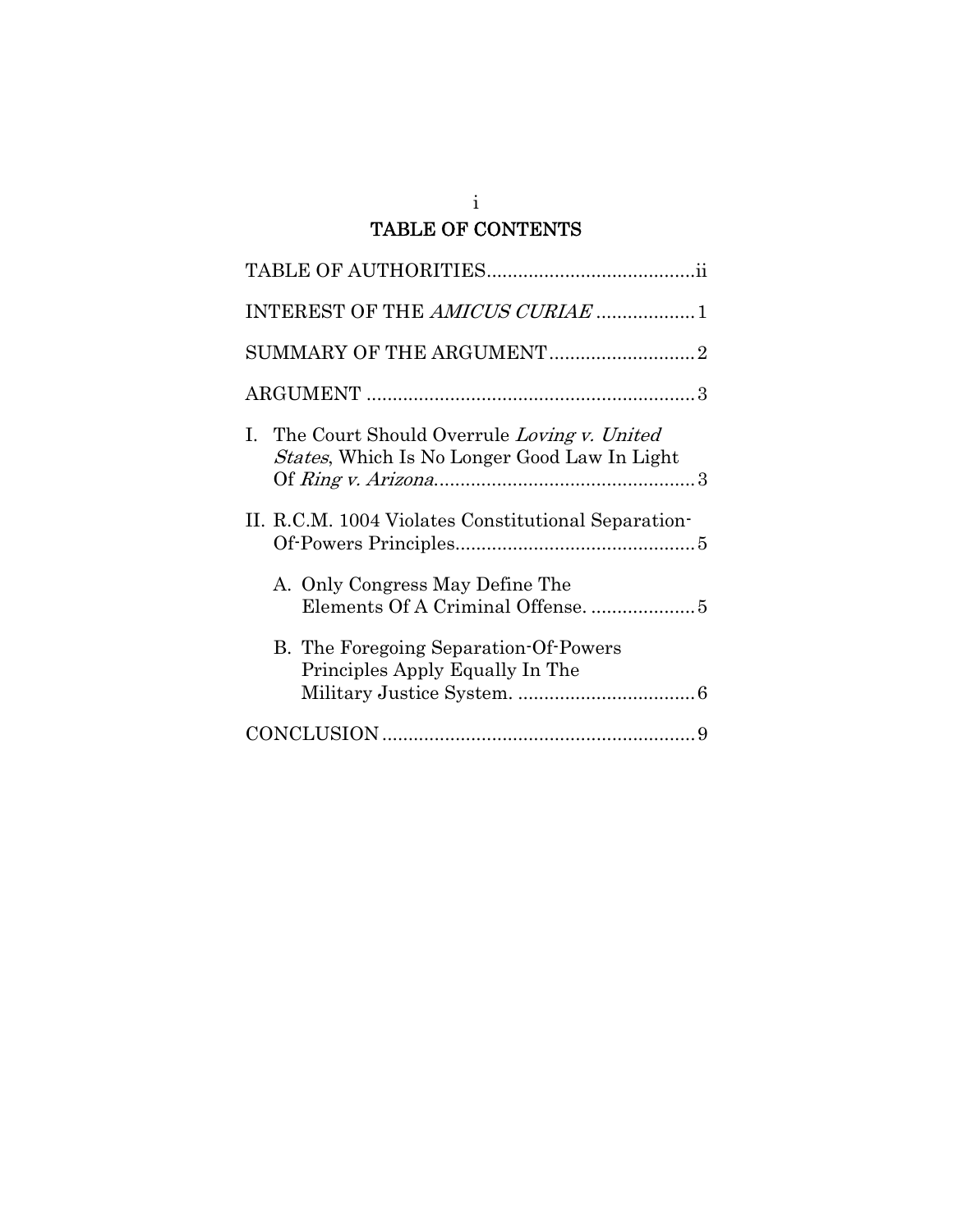# ii TABLE OF AUTHORITIES

# Page(s)

# **CASES**

| Alleyne v. United States, |
|---------------------------|
| Apprendi v. New Jersey,   |
| California v. Ramos,      |
| Chappell v. Wallace,      |
| Ex parte Milligan,        |
| Furman v. Georgia,        |
| Hurst v. Florida,         |
| Loving v. United States,  |
| Middendorf v. Henry,      |
| Reid v. Covert,           |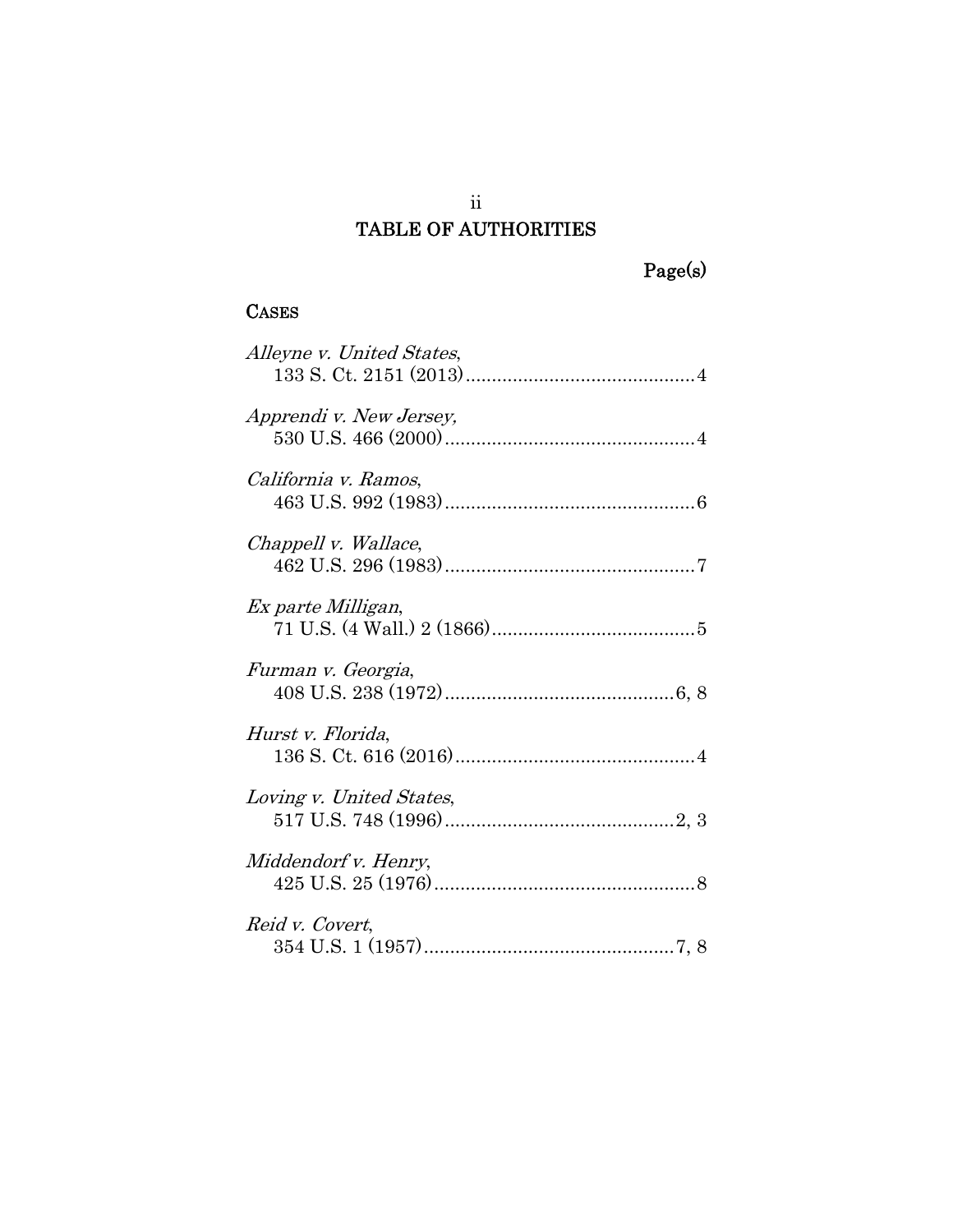| Ring v. Arizona,                                                                  |
|-----------------------------------------------------------------------------------|
| Solorio v. United States,                                                         |
| United States v. Bass,                                                            |
| United States v. Curtis,                                                          |
| United States v. Matthews,<br>$16 \text{ M.J. } 354 \text{ (C.M.A. } 1983) \dots$ |
| United States v. Robel.                                                           |
| Walton v. Arizona,                                                                |
| Weiss v. United States.                                                           |
| Whalen v. United States,                                                          |
| <b>RULES</b>                                                                      |
|                                                                                   |
| <b>STATUTES AND OTHER AUTHORITIES</b>                                             |

# iii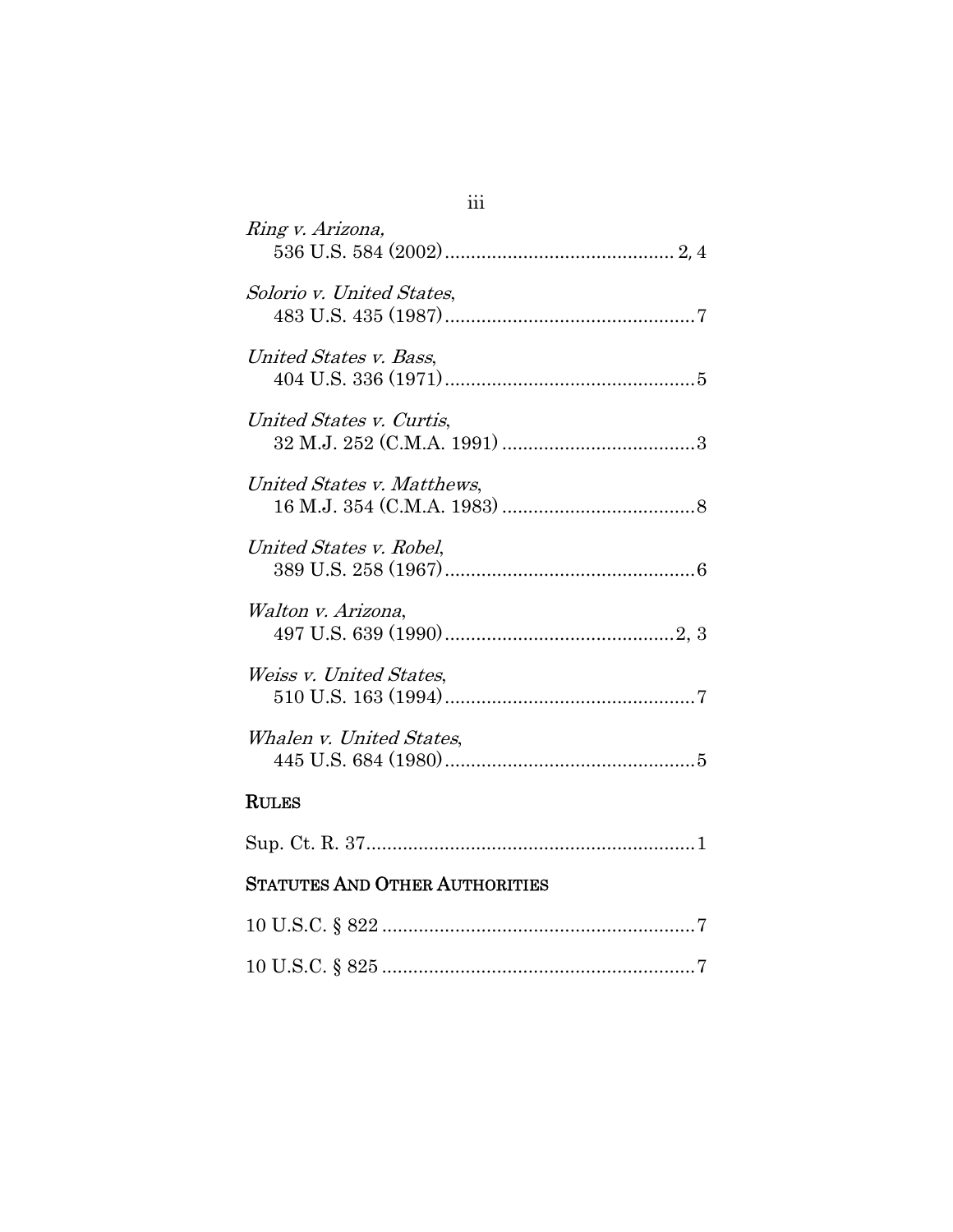| iv                                 |
|------------------------------------|
|                                    |
|                                    |
|                                    |
|                                    |
| THE FEDERALIST No. 47 (J. Madison) |
| THE FEDERALIST No. 51 (J. Madison) |
| THE FEDERALIST No. 52 (J. Madison) |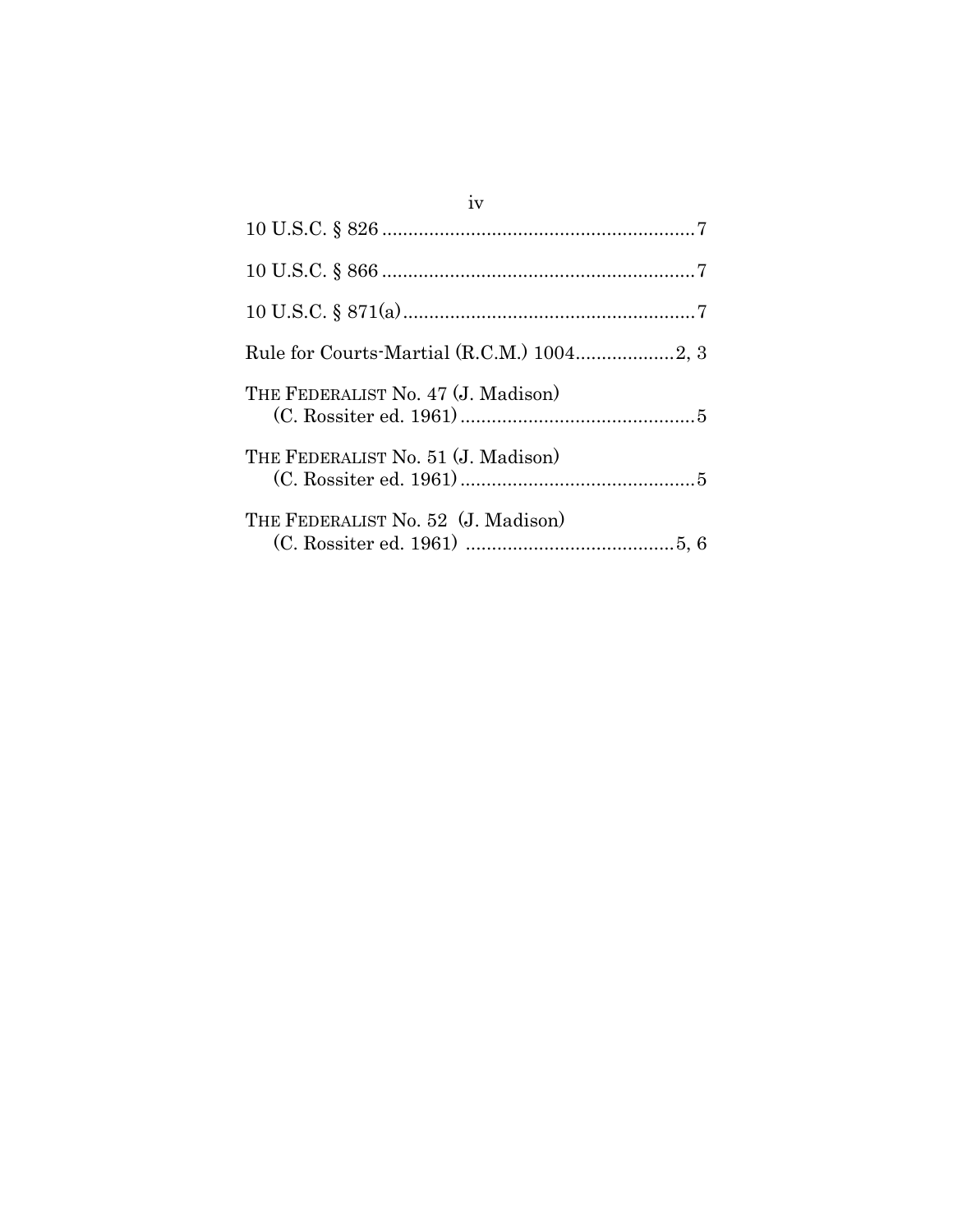#### INTEREST OF THE AMICUS CURIAE<sup>1</sup>

The National Association of Criminal Defense Lawyers ("NACDL") is a nonprofit, voluntary bar association that works on behalf of criminal defense attorneys to ensure justice and due process for those accused of a crime or misconduct.

NACDL was founded in 1958. Its approximately 9,200 direct members in 28 countries—and 90 state, provincial, and local affiliate organizations totaling up to 40,000 attorneys—include private criminal defense lawyers, public defenders, military defense counsel, law professors, and judges committed to preserving fairness and promoting a rational and humane criminal justice system. The American Bar Association recognizes NACDL as an affiliated organization and awards it full representation in its House of Delegates.

NACDL files numerous amicus briefs each year in the Supreme Court and other courts, seeking to provide amicus assistance in cases that present issues of broad importance to criminal defendants, criminal defense lawyers, and the criminal justice system as a whole.

 $\overline{a}$ 

 $1$  In accordance with Supreme Court Rule 37, amicus curiae state that no counsel for a party authored this brief in whole or part, and no counsel or party made a monetary contribution to fund the preparation or submission of this brief. No person other than the amicus curiae, its members, and its counsel made any monetary contribution to its preparation and submission. Due to late retention of counsel, notice was given seven days prior to the filing date, but the parties have consented to this filing.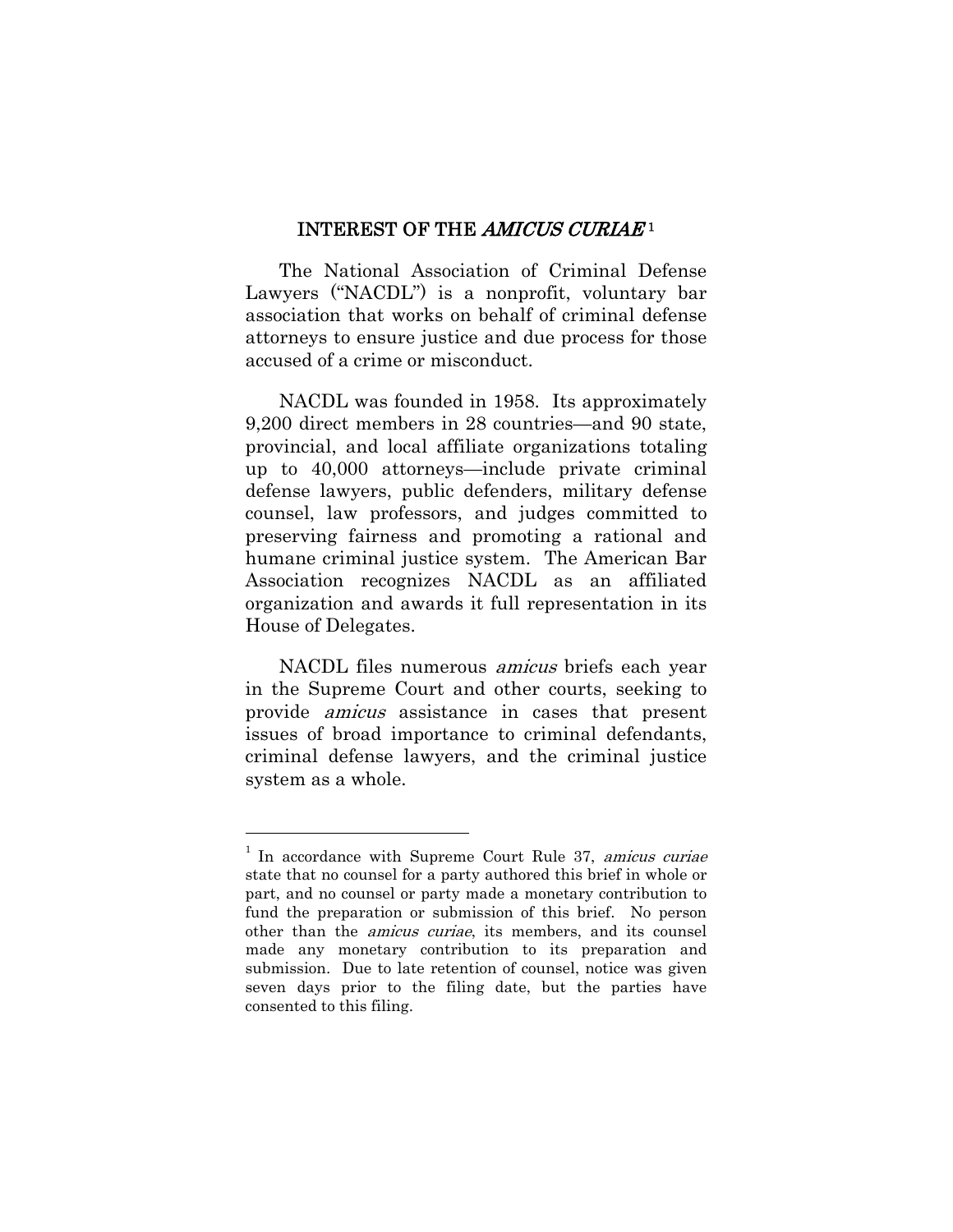NACDL has an interest in ensuring the integrity of the administration of justice in criminal cases, including those before military tribunals. NACDL believes that this case presents an ideal vehicle to define the limits of executive power in capital cases and resolve tensions between civilian and military prosecutions.

#### SUMMARY OF THE ARGUMENT

In Loving v. United States, this Court upheld the capital sentencing factors set out in Rule for Courts-Martial ("R.C.M.") 1004 as the product of a proper delegation of congressional power to the President. 517 U.S. 748, 768-70 (1996). This holding followed from the principle, announced in Walton v. Arizona, 497 U.S. 639, 648-49 (1990), that capital sentencing factors are "sentencing 'considerations"' rather than "elements of the offense." More recently, however, Ring v. Arizona overruled Walton and made clear that such aggravating factors are the "functional equivalent of an element of a greater offense." 536 U.S. 584, 609 (2002) (citation omitted). This case asks whether Loving remains good law after Ring and, consequently, whether the President may choose the capital sentencing factors in R.C.M. 1004—as he now does—or whether Congress must define these factors.

Well-established separation-of-powers principles answer this question, and this case offers an ideal vehicle to hold—as these principles require—that only Congress may determine the factors used to impose a capital sentence. And there is no constitutional or other ground for depriving U.S.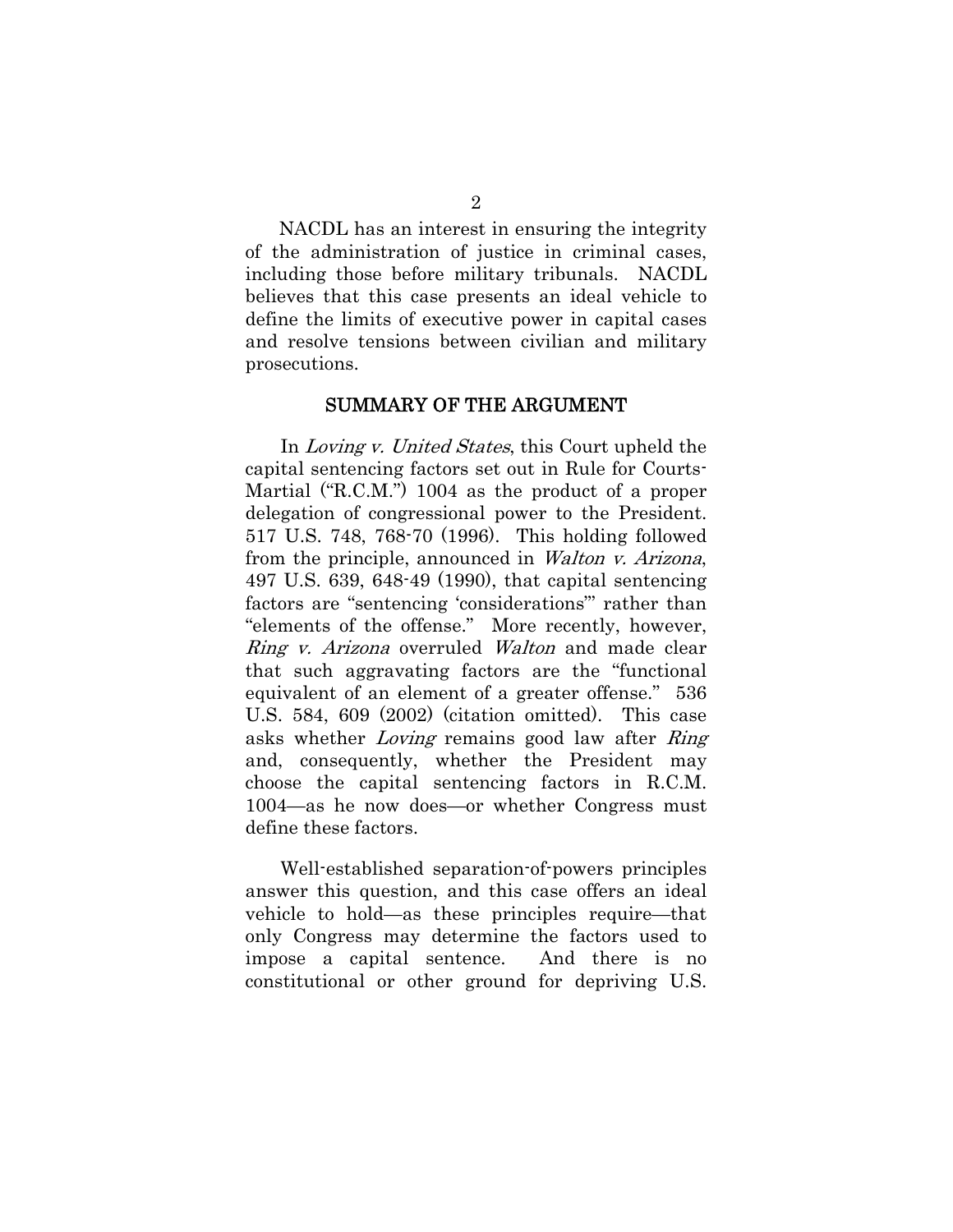service members of the same safeguards afforded their civilian counterparts.

#### ARGUMENT

## I. The Court Should Overrule Loving v. United States, Which Is No Longer Good Law In Light Of *Ring v. Arizona*.

Affirming Mr. Akbar's death sentence by a 3–2 vote, the U.S. Court of Appeals for the Armed Forces held that it was bound by *Loving v. United States*, 517 U.S. 748 (1996), which upheld the capital sentencing factors in R.C.M. 1004 as the product of a proper delegation from Congress to the President. See Pet. App. 81a. The holding in *Loving*, in turn, relied implicitly but squarely on the Court's earlier ruling in *Walton v. Arizona*, 497 U.S. 639 (1990), that capital sentencing factors (like the ones in R.C.M. 1004) were not "elements" of the offense of capital murder. Indeed, Loving itself implies that, had the factors in R.C.M. 1004 been offense *elements* rather than mere sentencing factors, separation-ofpowers principles would have required Congress, not the President, to promulgate them. See 517 U.S. at 769-72 (relying on United States v. Curtis, 32 M.J. 252, 260 (C.M.A. 1991) ("If 'aggravating factors' used in channeling the discretion of the sentencing authority in death cases were elements of the crime" rather than sentencing factors, the court "would have no choice but to hold that they must be set forth by Congress and cannot be prescribed by the President.")). In short, the holding in Loving follows from Walton's ruling that capital sentencing factors are not elements of the offense of capital murder.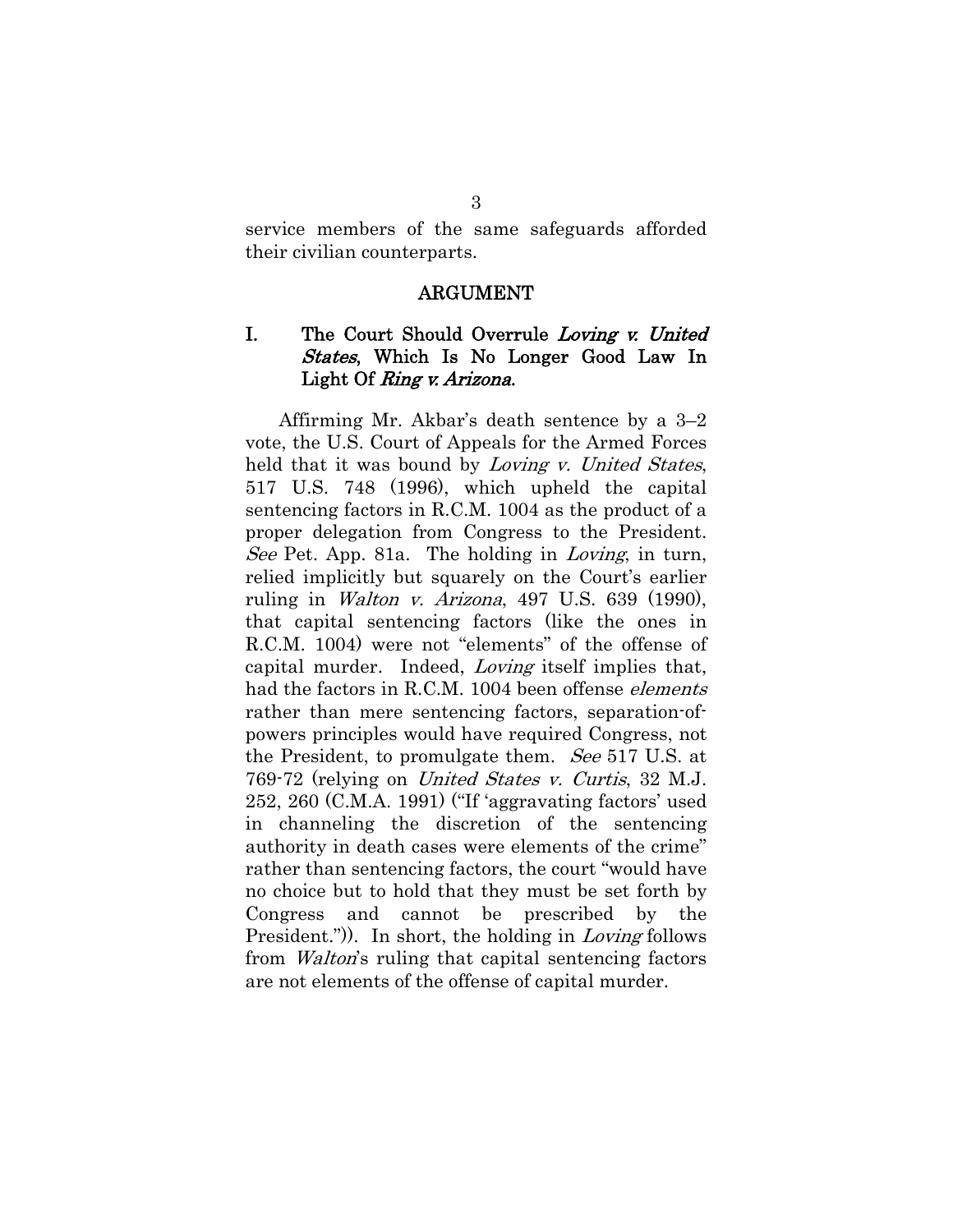But Walton is no longer good law. In 2002, the Court held in Ring v. Arizona that "enumerated aggravating factors [for imposing a capital sentence] operate as 'the functional equivalent of an element of a greater offense.'" 536 U.S. at 609 (quoting Apprendi v. New Jersey, 530 U.S. 466, 494 n.19 (2000), and expressly overruling Walton). And since *Ring*, this Court has repeatedly reaffirmed that any fact that increases the penalty for a crime is an "element" of that offense. See, e.g., Hurst v. Florida, 136 S. Ct. 616, 620-21 (2016) ("[A]ny fact that 'exposes the defendant to a greater punishment than that authorized by the jury's guilty verdict' is an 'element' that must be submitted to a jury." (citation omitted)); Alleyne v. United States, 133 S. Ct. 2151, 2155 (2013) ("Any fact that, by law, increases the penalty for a crime is an 'element' that must be submitted to the jury and found beyond a reasonable doubt.").

Accordingly, the rule in *Loving* can no longer stand, and that decision should be overturned. See Hurst, 136 S. Ct. at  $623-24$  ("[I]n the *Apprendi* context, we have found that stare decisis does not compel adherence to a decision whose 'underpinnings' have been 'eroded' by subsequent developments of constitutional law." (citation omitted)).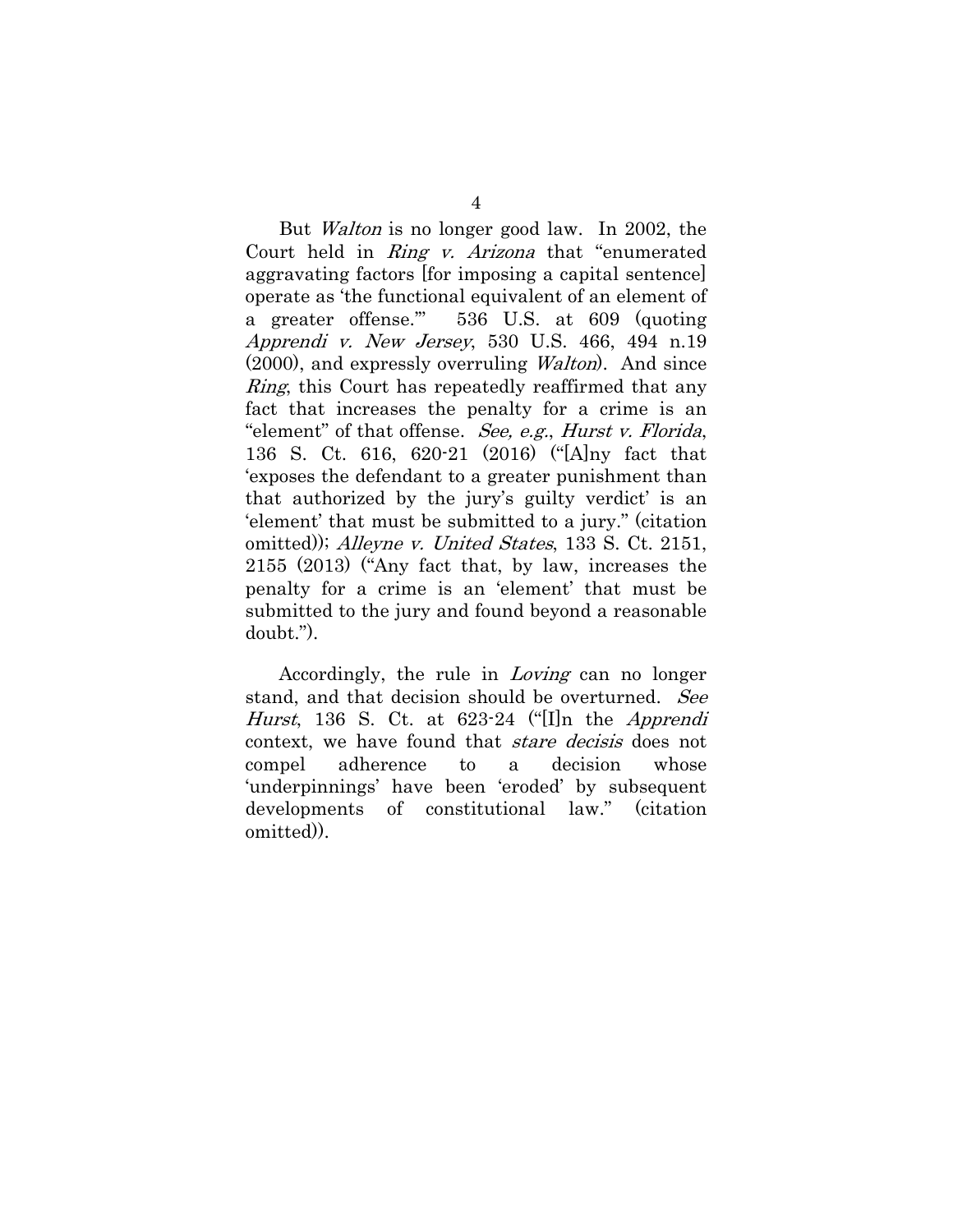### II. R.C.M. 1004 Violates Constitutional Separation-Of-Powers Principles.

### A. Only Congress May Define The Elements Of A Criminal Offense.

At the heart of our constitutional structure is a simple dichotomy: Congress enacts laws, and the President executes them. *Cf. Ex parte Milligan*, 71 U.S. (4 Wall.) 2, 139 (1866). As James Madison explained, "'When the legislative and executive powers are united in the same person or body, . . . there can be no liberty, because apprehensions may arise lest the same monarch or senate should enact tyrannical laws to execute them in a tyrannical manner.'" THE FEDERALIST No. 47 (C. Rossiter ed. 1961) (quoting Montesquieu) (internal capitalization omitted). Dividing these powers ensured that "[a]mbition [would] be made to counteract ambition." THE FEDERALIST No. 51 (J. Madison).

In step with this principle, this Court has long held that Congress, not the President, must define the elements of federal crimes. "[T]he legislative power, including the power to define criminal offenses and to prescribe the punishments to be imposed upon those found guilty of them, resides wholly with the Congress." Whalen v. United States, 445 U.S. 684, 689 (1980). In fact, "because of the seriousness of criminal penalties, and because criminal punishment usually represents the moral condemnation of the community," United States v. Bass, 404 U.S. 336, 348 (1971), it is particularly important that Congress—as the branch of government with "an immediate dependence on, and an intimate sympathy with, the people," THE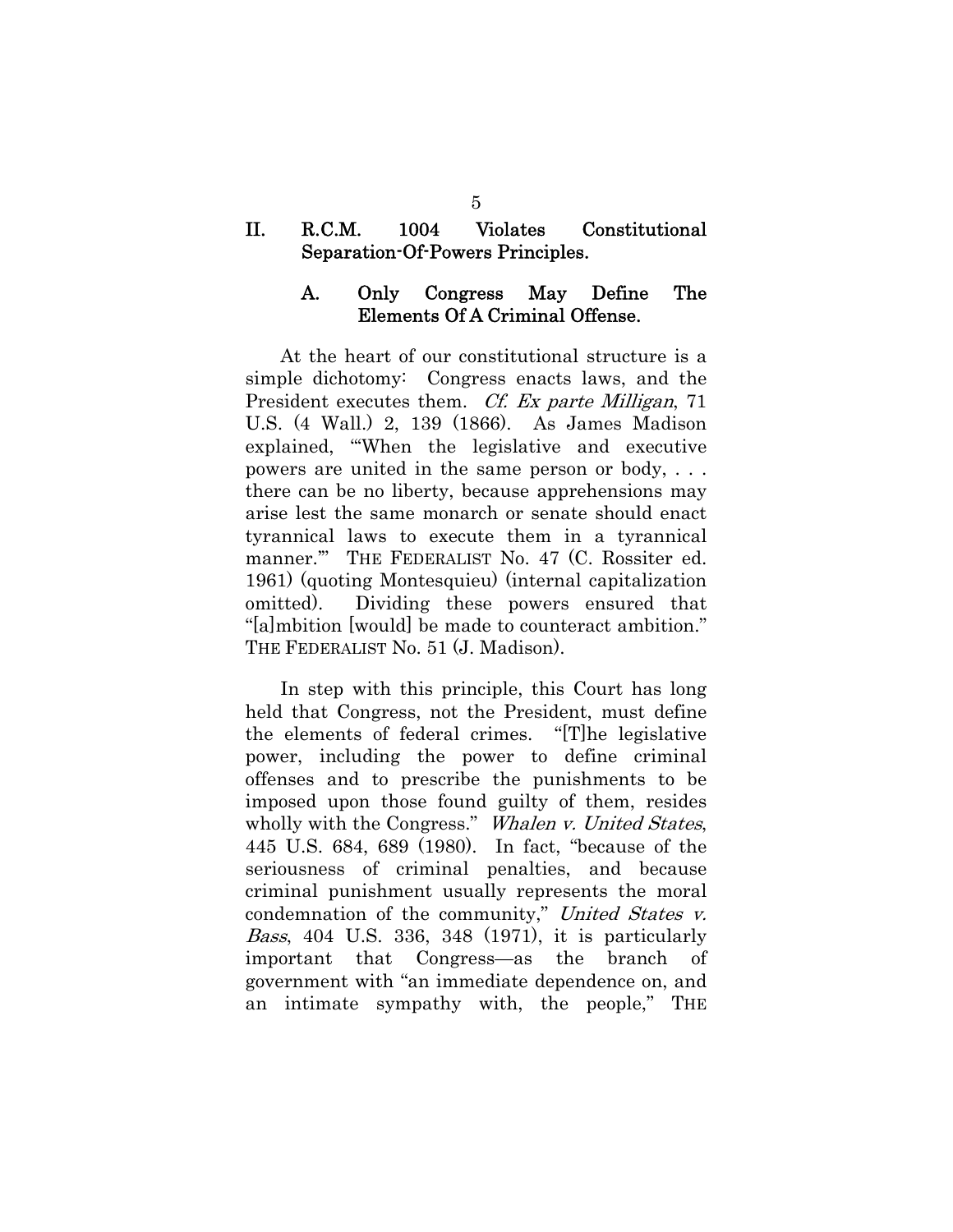FEDERALIST No. 52 (J. Madison)—alone defines what constitutes criminal conduct. Even Congress' usual ability to leave certain details of implementation open to executive discretion diminishes in the criminal context, for "[t]he area of permissible indefiniteness" of congressional delegation should "narrow[ ] . . . when the regulation invokes criminal sanctions and potentially affects fundamental rights." United States v. Robel, 389 U.S. 258, 275 (1967) (Brennan, J., concurring).

These considerations assume even greater import in the trial and punishment of capital crimes. "The penalty of death differs from all other forms of criminal punishment, not in degree but in kind. It is unique in its total irrevocability. It is unique in its rejection of rehabilitation of the convict as a basic purpose of criminal justice. And it is unique, finally, in its absolute renunciation of all that is embodied in our concept of humanity." Furman v. Georgia, 408 U.S. 238, 306 (1972) (Stewart, J., concurring). Further, "the qualitative difference of death from all other punishments requires a correspondingly greater degree of scrutiny of the capital sentencing determination." California v. Ramos, 463 U.S. 992, 998-99 (1983).

## B. The Foregoing Separation-Of-Powers Principles Apply Equally In The Military Justice System.

The President's role as Commander in Chief does nothing to upset application of the Constitution's separation-of-powers doctrine in military courts. The Constitution grants Congress the "primary responsibility for the delicate task of balancing the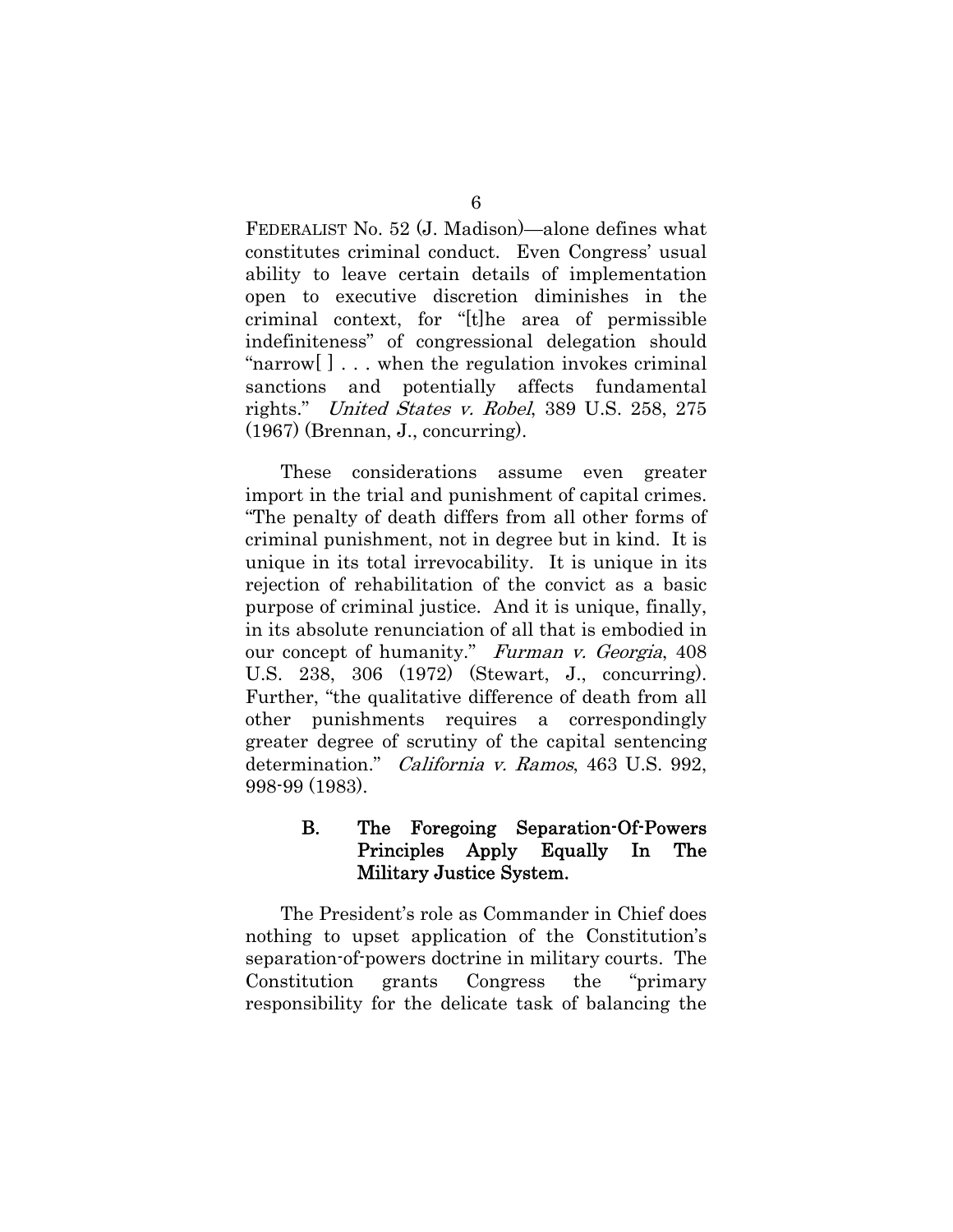rights of servicemen against the needs of the military," Solorio v. United States, 483 U.S. 435, 446- 47 (1987), and Congress thus retains "plenary control over rights, duties, and responsibilities in the framework of the military establishment, including regulations, procedures and remedies related to military discipline," *Chappell v. Wallace*, 462 U.S. 296, 301 (1983).

More specifically, as this Court has long recognized, "[i]f the President can provide rules of substantive law as well as procedure, then he and his military subordinates exercise legislative, executive and judicial powers with respect to those subject to military trials. Such blending of functions in one branch of the Government is the objectionable thing which the draftsmen of the Constitution endeavored to prevent by providing for the separation of governmental powers." Reid v. Covert, 354 U.S. 1, 38-39 (1957).

Already, as Commander in Chief, the President exercises extraordinary power over the military justice system. He oversees those who decide which military personnel to prosecute and on what charges. He supervises the authorities that both convene the courts-martial tribunals and select the service members who determine guilt or innocence. See 10 U.S.C. §§ 822, 825. He has authority over the Judge Advocate General, who appoints military judges at the trial and appellate level. *See* 10 U.S.C.  $\S$  826, 866; Weiss v. United States, 510 U.S. 163, 180 (1994). And he must review and approve any capital sentence before it is carried out. See 10 U.S.C.  $§ 871(a).$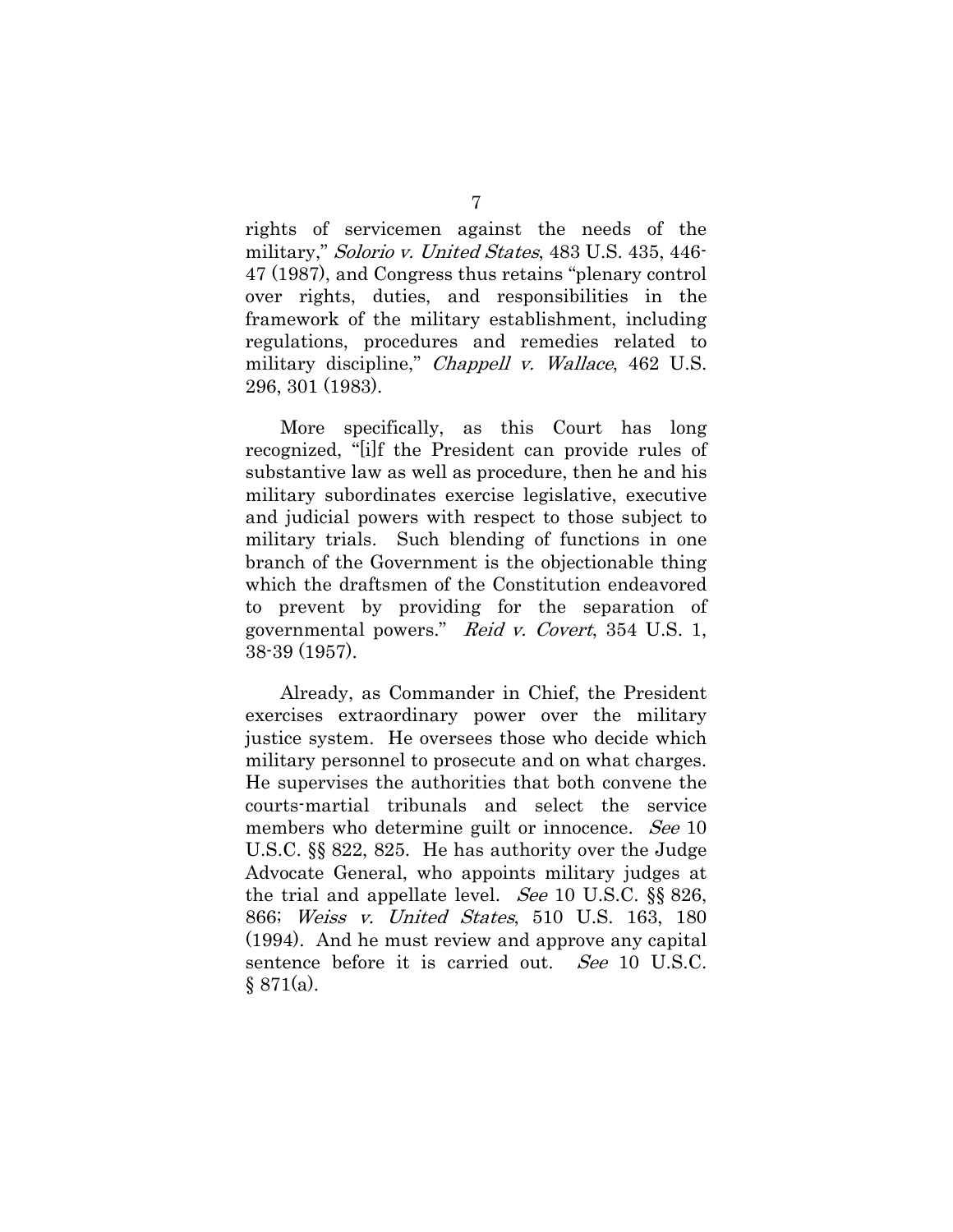In short, the President controls the executive and judicial functions in our military justice system. Combining this extraordinary authority with the legislative power to define offenses is undoubtedly the sort of "objectionable thing which the draftsmen of the Constitution endeavored to prevent by providing for the separation of governmental powers." Reid, 354 U.S. at 39.

Servicemen and servicewomen are no less entitled to protection from the consolidation of government powers than their civilian counterparts. See Middendorf v. Henry, 425 U.S. 25, 63 (1976) (Marshall, J., dissenting) ("[D]enial[] of traditional rights to any group should not be approved without examination, especially when the group comprises members of the military, who are engaged in an endeavor of national service, frequently fraught with both danger and sacrifice."); see generally United States v. Matthews, 16 M.J. 354, 379 (C.M.A. 1983) (holding that civilian capital punishment decision, Furman v. Georgia, 408 U.S. 238 (1972), applied to capital courts-martial). Allowing the President to choose the elements of the crimes the government prosecutes is no more appropriate in our courtsmartial than in our civilian courts, and the Court should grant review of the question presented here to harmonize these two systems of justice.